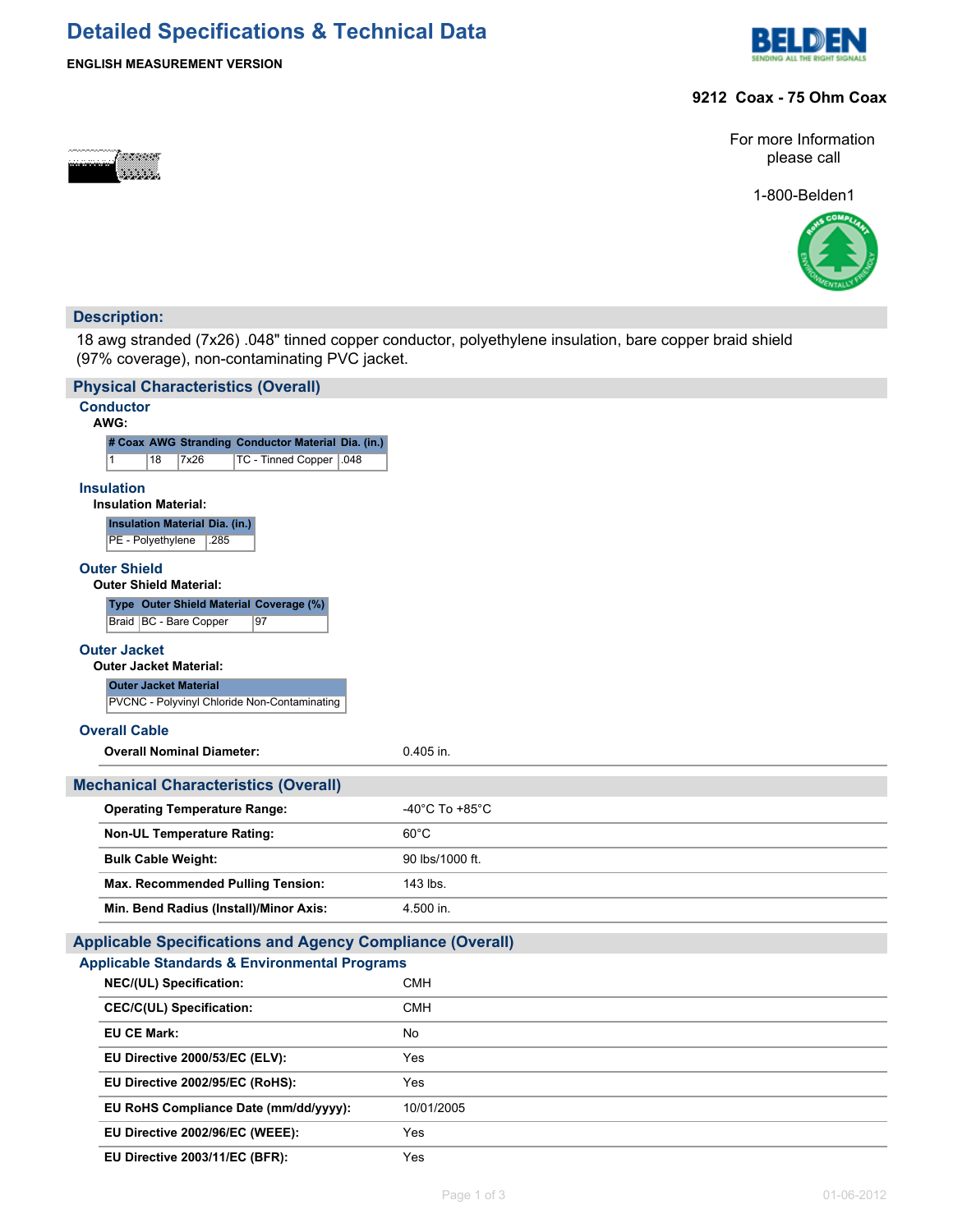## **Detailed Specifications & Technical Data**

#### **ENGLISH MEASUREMENT VERSION**



#### **9212 Coax - 75 Ohm Coax**

| CA Prop 65 (CJ for Wire & Cable): | Yes                                           |  |  |  |
|-----------------------------------|-----------------------------------------------|--|--|--|
| MII Order #39 (China RoHS):       | Yes                                           |  |  |  |
| <b>Military Specification:</b>    | MIL-C-17G M17/6<br>11/U                       |  |  |  |
| <b>RG Type:</b>                   |                                               |  |  |  |
|                                   |                                               |  |  |  |
| <b>UL Flame Test:</b>             | $WW-1$                                        |  |  |  |
| C(UL) Flame Test:                 | FT <sub>1</sub>                               |  |  |  |
|                                   |                                               |  |  |  |
| Plenum (Y/N):                     | No                                            |  |  |  |
|                                   | <b>Flame Test</b><br><b>Plenum/Non-Plenum</b> |  |  |  |

#### **Electrical Characteristics (Overall)**

**Nom. Characteristic Impedance:**



**Nom. Inductance:**

**Inductance (µH/ft)** .17

**Nom. Capacitance Conductor to Shield:**

**Capacitance (pF/ft)** 20.5

**Nominal Velocity of Propagation:**



**Nominal Delay:**

**Delay (ns/ft)** 1.54

**Nom. Conductor DC Resistance:**

**DCR @ 20°C (Ohm/1000 ft)**

 $6.1$ 

**Nominal Outer Shield DC Resistance:**

**DCR @ 20°C (Ohm/1000 ft)**

 $1.2$ 

**Nom. Attenuation:**

**Freq. (MHz) Attenuation (dB/100 ft.)**

| 1    | $\cdot$ |
|------|---------|
| 10   | .7      |
| 50   | 1.3     |
| 100  | 2.0     |
| 200  | 2.9     |
| 400  | 4.2     |
| 700  | 5.8     |
| 900  | 6.9     |
| 1000 | 7.2     |

**Max. Operating Voltage - Non-UL:**

**Voltage** 3700 V RMS

#### **Related Documents:**

No related documents are available for this product

**Put Ups and Colors:**